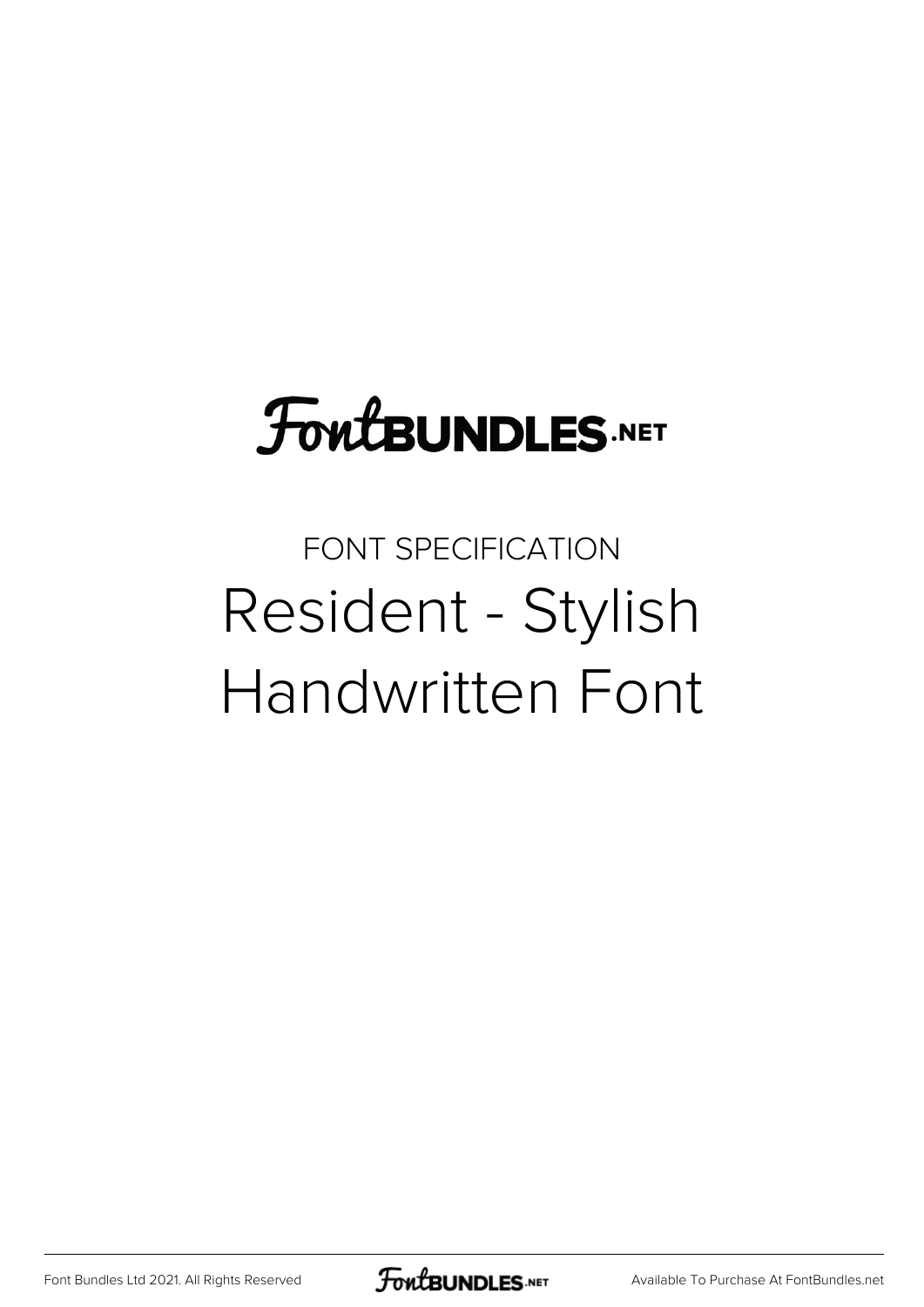## Resident - Regular

**Uppercase Characters** 

ABCDEFGHIJKLMNOPDRSTUV

 $M\times U$ 

Lowercase Characters

abodefghijklmnopqrstuvwrgz

**Numbers** 

 $0123456189$ 

Punctuation and Symbols



All Other Glyphs

 $\dot{A}$   $\dot{A}$   $\dot{A}$   $\dot{A}$   $\dot{A}$   $\dot{A}$   $\dot{A}$   $\dot{C}$   $\dot{S}$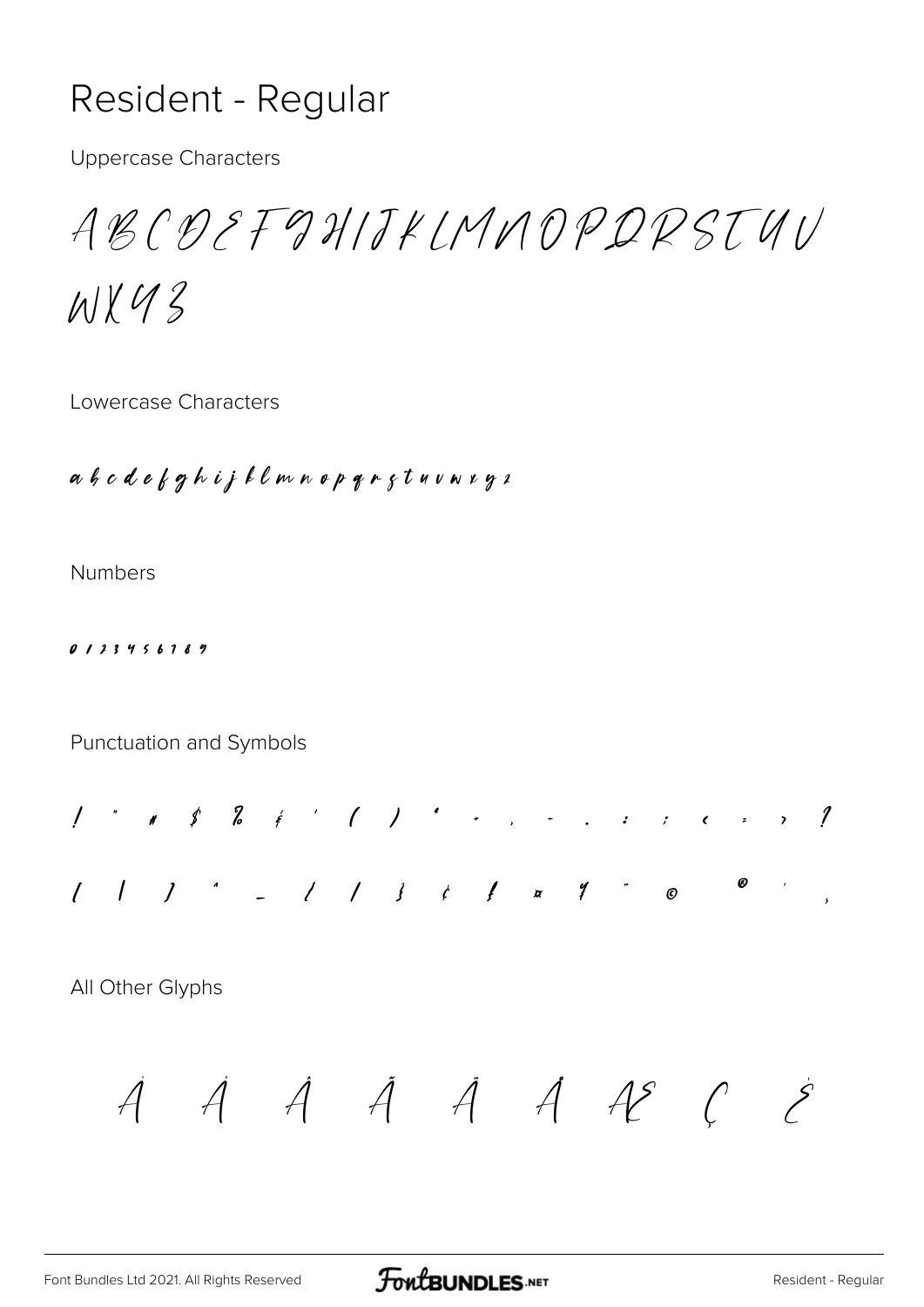